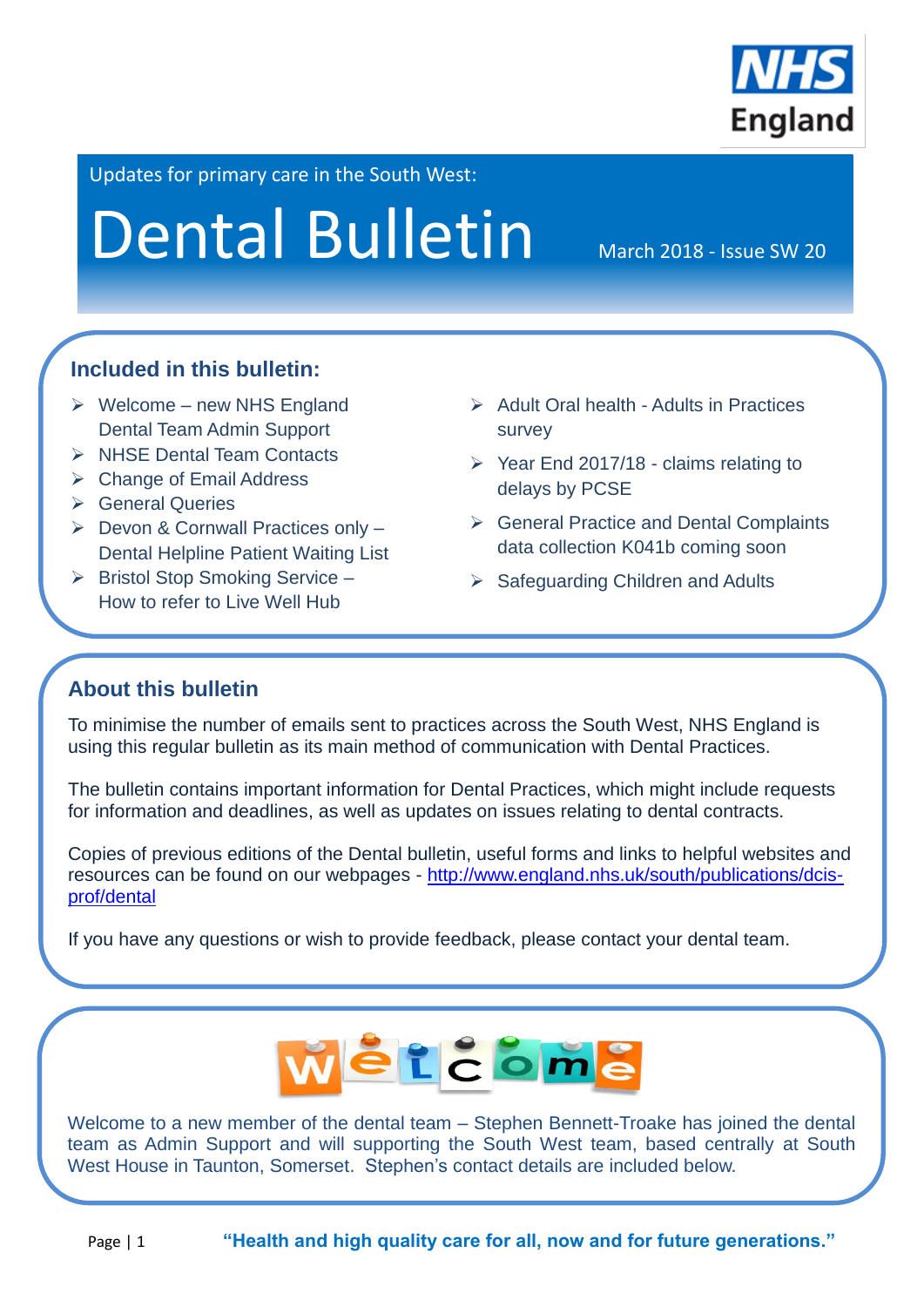## **NHS England Dental Team Contacts First Point of Contact:** - [england.swdental@nhs.net](mailto:england.swdental@nhs.net)

Admin Support: **Stephen Bennett-Troake** 0113 825 3039 South West House, Blackbrook Park Avenue, Taunton, Somerset, TA1 2PX

**DCIOS - Peninsula House, Kingsmill Rd, Tamar View Industrial Estate, Saltash, Cornwall PL12 6LE**

- **Andrew Harris – Contract Manager** 0113 824 8808 or 0790 909 9209
- **Lynn Combes – Primary Care Support** 0113 824 8970 or 0746 768 9372
- **Sarah McFarlane – Primary Care Support** 0113 824 8799 or 0790 022 0697

**BNSSSG - 4 th Floor, South Plaza, Marlborough St, Bristol BS1 3NX**

- **Rachel Coke – Assistant Contract Manager** 0113 825 3581 or 0750 003 2229
- **Debbie Freeman – Primary Care Support** 0113 825 3591 or 07825 421 800
- **Maxine Quantrill – Primary Care Support** 0782 445 1261
- **Rhea Boland**–**Senior Administrator** 0113 825 5122

#### **Are you changing your email address?**

Email is the preferred method of communication used by the dental team to send providers both confidential and business critical information. Examples of the types of information sent are: - Year End reconciliation letters, dental bulletins, Occupational Health provider letter. If you have recently changed email address, please contact us with the updated details (please note that we are only able to hold one email address for this purpose).

Please email [england.swdental@nhs.net](mailto:england.swdental@nhs.net) quoting your contract number.



Many of the queries that we receive from providers could easily be resolved by accessing the NHS Business Services Authority Knowledge Base. The link to this is [https://contactcentreservices.nhsbsa.nhs.uk/selfnhsukokb/AskUs\\_Dental/template](https://contactcentreservices.nhsbsa.nhs.uk/selfnhsukokb/AskUs_Dental/template-group.do)[group.do.](https://contactcentreservices.nhsbsa.nhs.uk/selfnhsukokb/AskUs_Dental/template-group.do) Please use this in the first instance before you contact one of the team.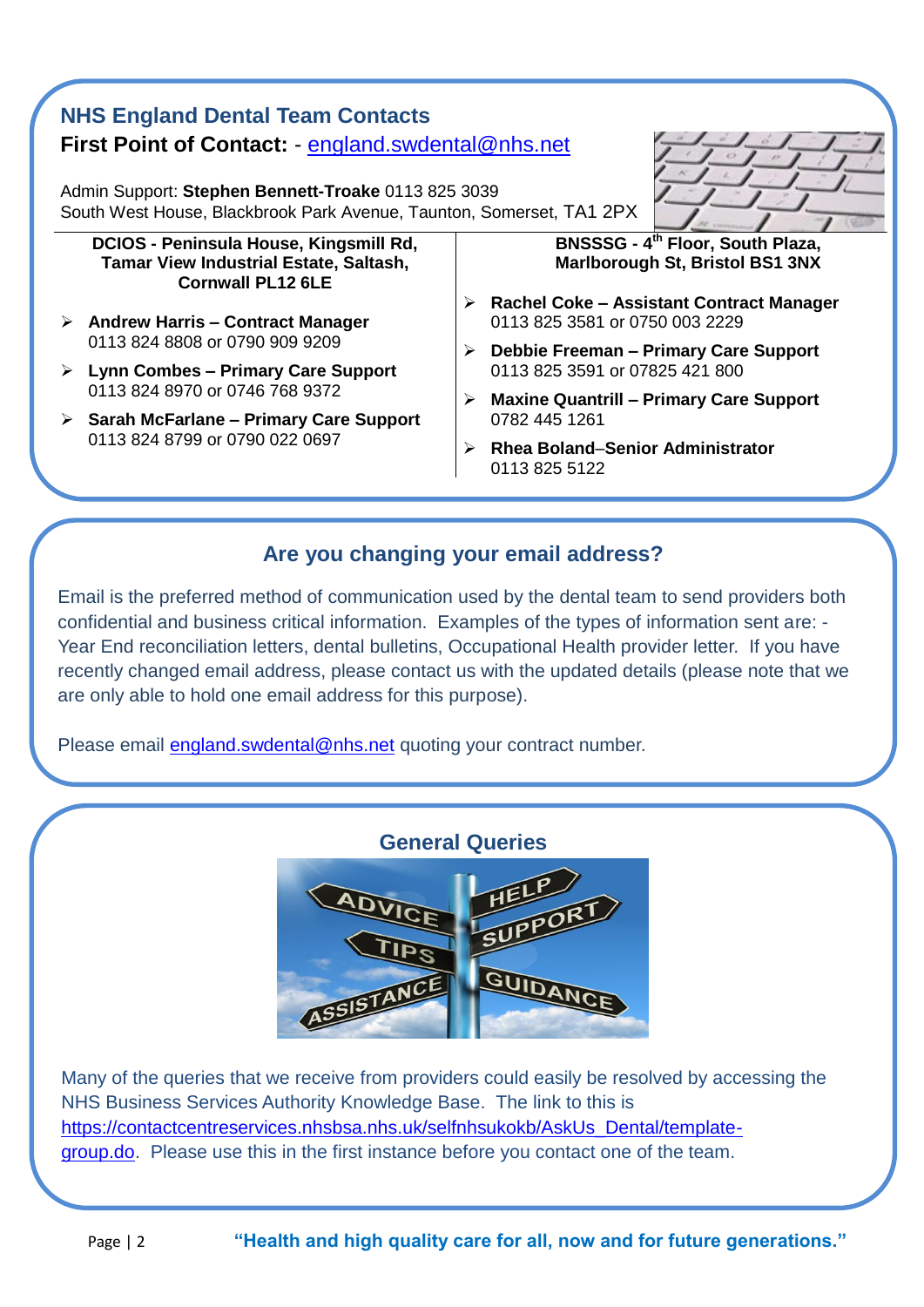#### **Devon & Cornwall practices only – Dental Helpline Patient Waiting List**

Access Dental is commissioned by NHS England to manage the waiting list for patients across Devon and Cornwall who are looking for an NHS dentist to provide routine treatment.

Please remember to contact the team on: **0333 0063 300** or **accessdentalhelpline@nhs.net** to request a list of patients, rather than hold your own in practice waiting list. This way we can ensure that those patients who have been waiting the longest are able to secure an appointment first. If you are unsure of the process, **please see the flowchart attached to the bulletin cover email (Att1)**, which the team have put together for information and guidance.

#### **Bristol stop smoking service – how to refer to the LiveWell Hub**

J

LiveWell Bristol is supporting local people to become 'smoke free' in 2018. Dental Practices in Bristol can refer their patients to this service. Instructions on how to do this and how to use Quit manager/logging in) for referral, are attached to the cover email – **see Att2 and Att3**.

Smokers can also self-refer via this link -> [https://www.bristol.gov.uk/en\\_US/web/live-well](https://www.bristol.gov.uk/en_US/web/live-well-bristol/be-smoke-free)[bristol/be-smoke-free](https://www.bristol.gov.uk/en_US/web/live-well-bristol/be-smoke-free)

#### **Adult Oral health - Adults in Practices survey (a survey of oral health and service use among adults attending general dental practice, 2017/18)**

This survey is now well underway with trained fieldwork teams, mainly from community dental services across the country, contacting dental practices and running the survey with volunteer adult patients.

General dental practitioners are encouraged to respond positively if they are contacted by fieldwork teams and host the survey in their practices. Many NHS and private practices have already done this and more are needed to take this welcoming approach. All practices are being asked to do is host a trained fieldwork team of two or three people for a day or so when a surgery is free and the team do the rest.

Further information can be found on the Public Health England communication (**Att4**) attached to the cover email.